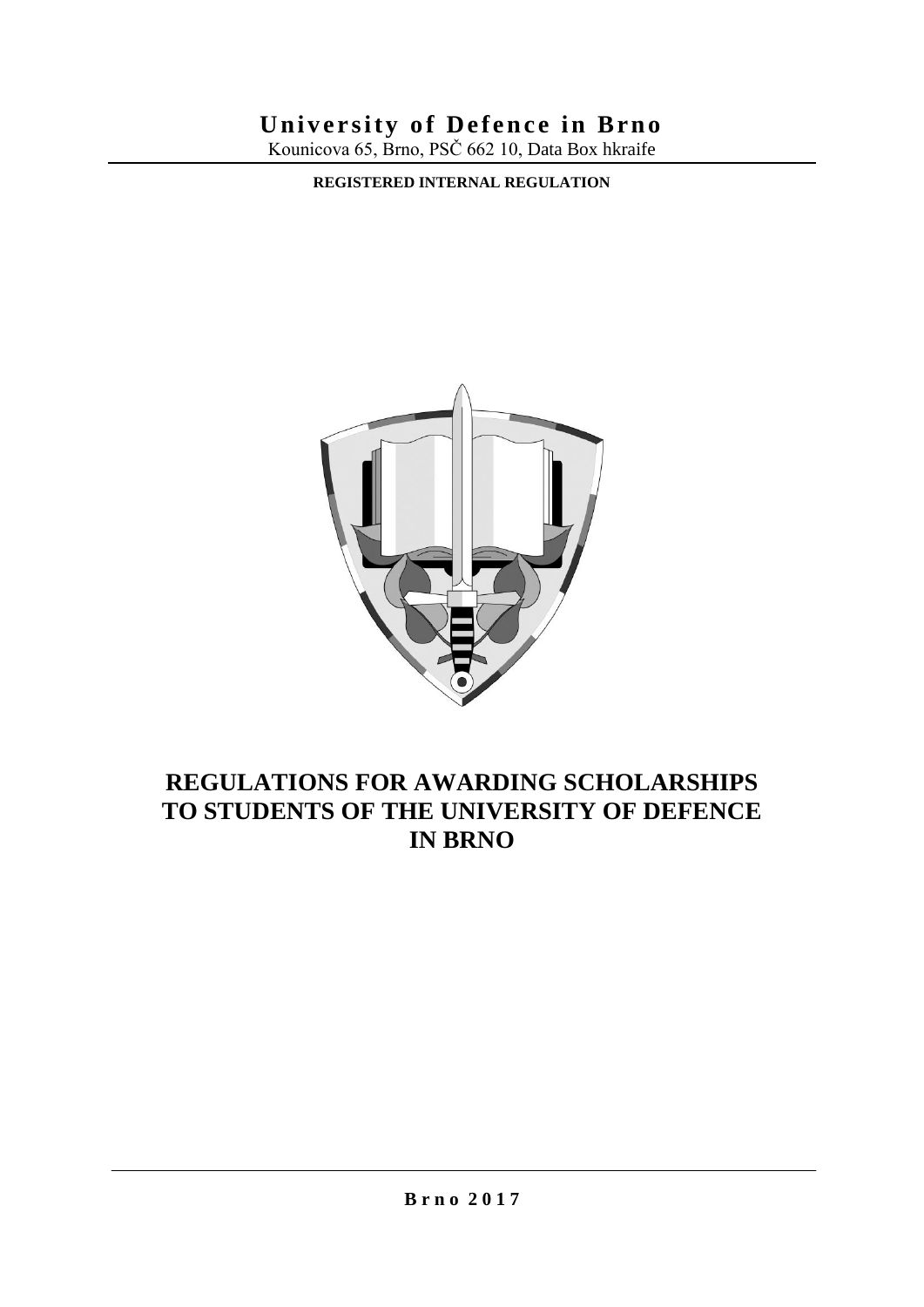#### **Article 1 Introductory provisions**

- (1) The scholarship regulations for students of the University of Defence in Brno (hereinafter referred to as "regulations") are an internal regulation of the University of Defence in Brno (hereinafter referred to as "the university") pursuant to Section 17 (1) h) of Act No. 111/1998, on Higher Education Institutions and on Amendment and Supplementation of Other Acts (Higher Education Act), as amended, and pursuant to Article 24 of the Statute of the University of Defence in Brno.
- (2) The regulation governs the provision of scholarships for students of the university.

#### **Article 2 General provisions**

- (1) Students may be awarded scholarships paid from the state budget for educational and creative activities, state budget subsidies, support for research, experimental development and innovation from public funds under a special legal regulation<sup>1</sup>, or from other sources.
- (2) A scholarship may be awarded:
	- a) for outstanding study results<sup>2</sup>,
	- b) for excellence in research, development an innovation, artistic or other creative results contributing to the deepening of knowledge<sup>3</sup>,
	- c) for research, development and innovation activities, pursuant to a special legal regulation<sup>4</sup>,
	- d) in cases where the student faces socio-economic hardship, including providing support for accommodation,
	- e) in cases of special consideration<sup>5</sup>,
	- f) to support studies abroad<sup>6</sup>,
	- g) to support studies within the Czech Republic<sup>7</sup>,
	- h) to students of doctoral study programmes $^{8}$ .
- (3) There are no legal claims for awarding a scholarship pursuant to paragraph 2 (a), (b), (c), (e), (f) and (g).

 $\overline{\phantom{a}}$ <sup>1</sup> Act No. 130/2002, On the Promotion of Research, Experimental Development and Innovation from Public Funds and on the Amendment of Certain Related Acts (Act on the Promotion of Research, Experimental Development and Innovation), as amended.

 $2^2$  Section 91 (2) a) of the Higher Education Act.

 $3$  Section 91 (2) b) of the Higher Education Act.

 $4$  Section 91 (2) c) of the Higher Education Act.

 $5$  Section 91 (2) e) of the Higher Education Act.

 $6$  Section 91 (4) a) of the Higher Education Act.

<sup>&</sup>lt;sup>7</sup> Section 91 (4) b) of the Higher Education Act.

 $8$  Section 91 (4) c) of the Higher Education Act.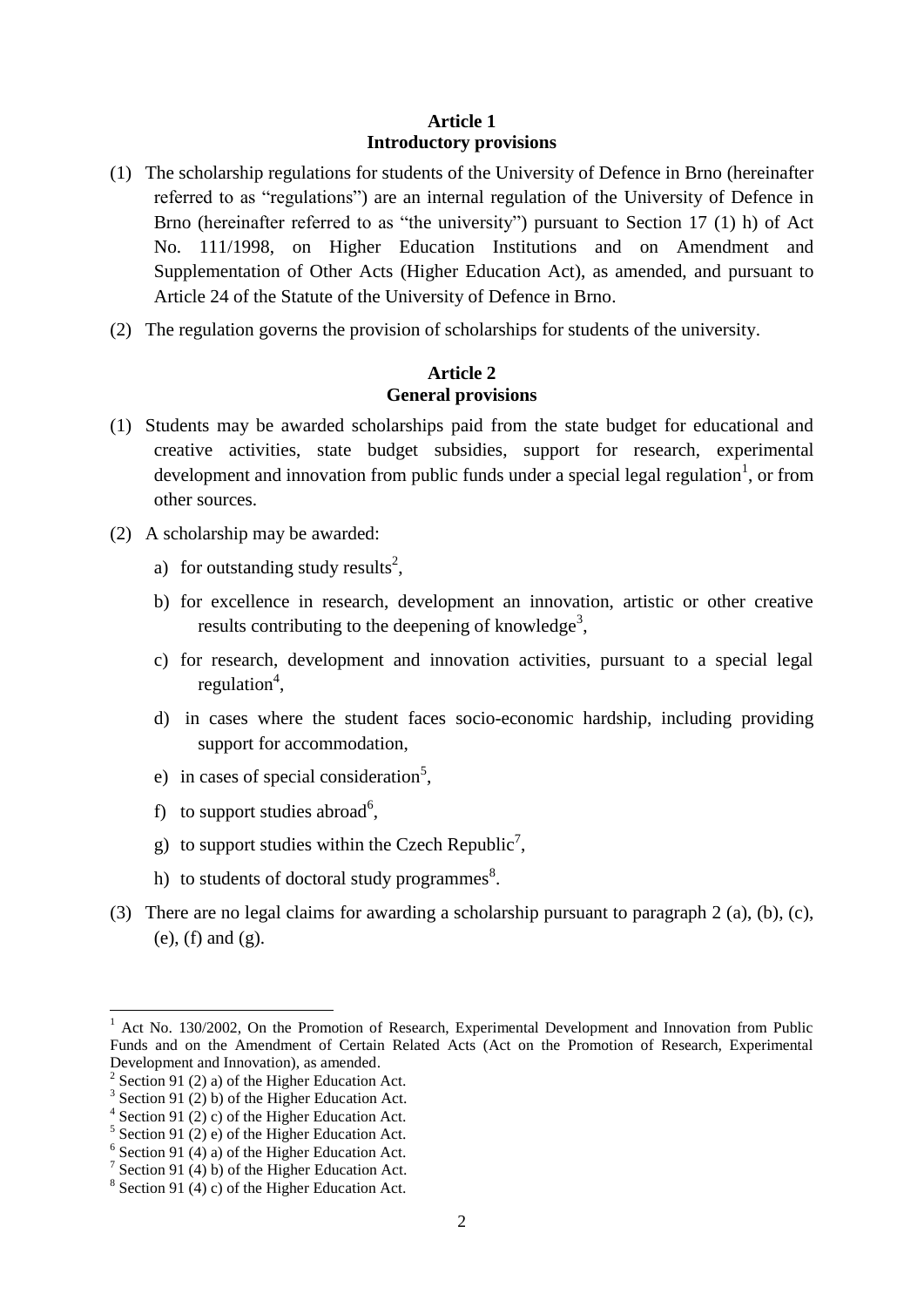- (4) students enrolled in study programmes wherein the conditions for admission specify that it is intended exclusively for professional soldiers<sup>9</sup>, cannot be awarded a scholarship:
	- a) in cases where the student faces socio-economic hardship, including support for accommodation, to support study abroad,
	- b) to support studies in the Czech Republic,
	- c) intended for students of doctoral study programmes.
- (5) Scholarships may be awarded as a regular monthly amount for the period of time specified in the decision on awarding a scholarship (hereinafter referred to as "regular scholarship"), or as a one-time payment.

# **Article 3 Scholarship policy for the academic year**

- (1) By a special measure before the beginning of each academic year, the Rector shall determine the exact amount of the individual scholarships for the academic year, with the exception of the scholarships provided for in Articles 7, 10 and 11 of this regulation, where:
	- a) if this regulation sets a minimum amount for a particular scholarship, the Rector's measure cannot determine a lower exact amount of the scholarship,
	- b) if this regulation sets a maximum amount for a particular scholarship, the Rector's measure cannot determine a higher exact amount of the scholarship.
- (2) If the Rector does not provide for the exact amount of scholarships prior to the beginning of the academic year, the scholarships shall be awarded at the rate stipulated in the Rector's preceding measure.

#### **Article 4 Scholarship for outstanding study results**

- (1) This scholarship is intended for full-time students in bachelor, master and doctoral study programmes.
- (2) The scholarship may be awarded as a regular one.
- (3) Regular scholarship cannot be awarded:
	- a) if the student is repeating the grade or has not met all the study requirements from the preceding semester, or
	- b) if he or she has been subject to a disciplinary offense under the Higher Education  $Act^{10}$  in the last twelve months.
- (4) The amount of the regular scholarship is determined by the average evaluation earned by the student in the previous semester. Regular scholarships are awarded for a maximum

 $9$  Act No. 221/1999 On Professional Soldiers, as amended.

 $10$  Section 65 (1) of the Higher Education Act.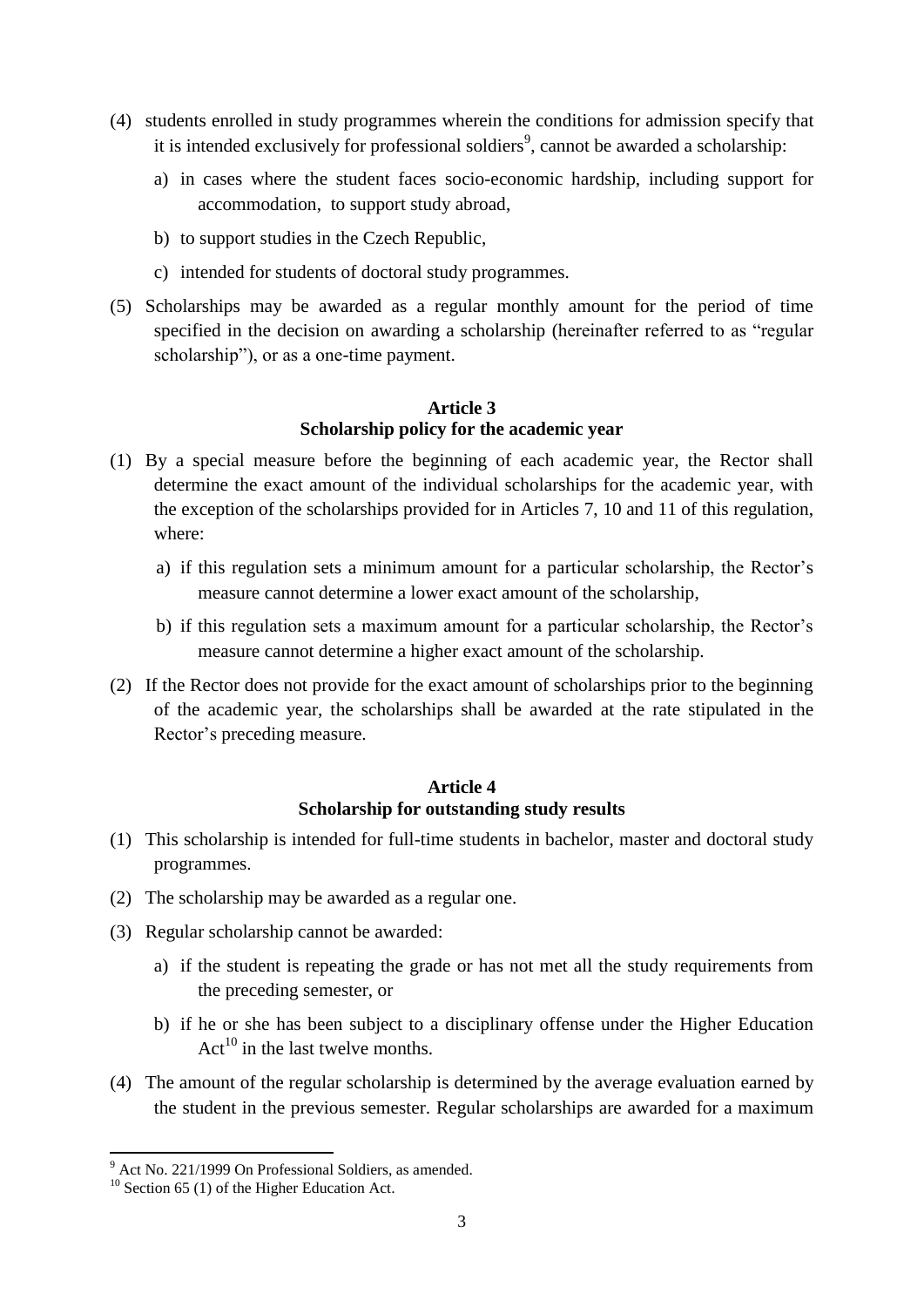of one semester. Regular scholarships can only be awarded once per semester. The amount of scholarship is determined as follows:

| average evaluation $m$ | exact amount of<br>scholarship per month | restriction for the Rector's<br>measure – scholarship per<br>month |
|------------------------|------------------------------------------|--------------------------------------------------------------------|
| $m=1$                  | according to the                         | min. CZK 1,500                                                     |
|                        | Rector's measure                         |                                                                    |
| $1 < m \leq 1,2$       | according to the                         | min. CZK 1,000                                                     |
|                        | Rector's measure                         |                                                                    |
| $1,2 < m \leq 1,5$     | according to the                         | min. CZK 500                                                       |
|                        | Rector's measure                         |                                                                    |

a) in the case of bachelor and master study programmes:

b) in the case of doctoral study programmes:

| average evaluation $m$ | exact amount of<br>scholarship per month | restriction for the Rector's<br>measure – scholarship per<br>month |
|------------------------|------------------------------------------|--------------------------------------------------------------------|
| $1 \le m \le 1.5$      | according to the                         | min. CZK 3,000                                                     |
|                        | Rector's measure                         |                                                                    |
| $1,5 < m \leq 2$       | according to the                         | min. CZK 2,000                                                     |
|                        | Rector's measure                         |                                                                    |

(5) The average evaluation<sup>11</sup> is calculated according to the rules laid down in the Study and Examination Regulations of the University of Defence in Brno, which is an internal regulation<sup>12</sup>. If it is not possible to calculate the average evaluation for the previous semester, for example when the preceding semester did not include any evaluated study requirements, the last calculated average evaluation shall be used to determine the amount of the scholarship.

# **Article 5**

# **Scholarship for outstanding results in research, development, innovation, arts, or other creative activities contributing to deepening knowledge**

- (1) This scholarship is intended for full-time students in bachelor and master study programmes.
- (2) The scholarship may be awarded as a regular or one-time grant.
- (3) A one-time scholarship may be awarded for the results of research, developmental, innovative or other creative activity of the student (hereinafter referred to as "creative activity"). The amount of one-time scholarship is determined as follows:

 $11$  Article 30 of the Study and Examination Regulations of the University of Defence in Brno.

<sup>&</sup>lt;sup>12</sup> Section 17 (1) g) of the Higher Education Act.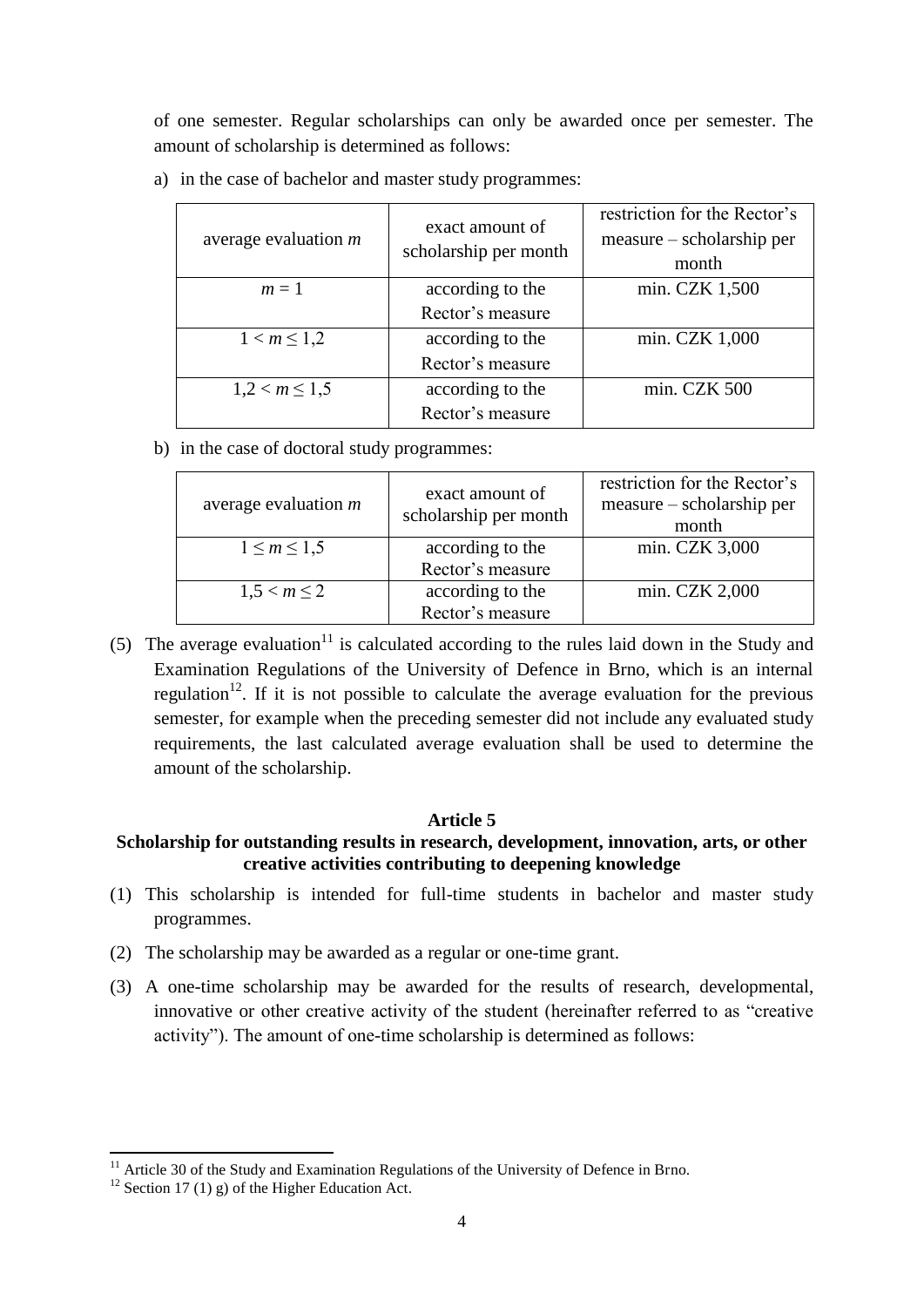| type of creative activity                                                                                                                                                                                                                                                                                                                           | exact amount of<br>scholarship       | restriction for the<br>Rector's measure<br>- amount of<br>scholarship |
|-----------------------------------------------------------------------------------------------------------------------------------------------------------------------------------------------------------------------------------------------------------------------------------------------------------------------------------------------------|--------------------------------------|-----------------------------------------------------------------------|
| Placement at the first three places in<br>defence of the student's own work at a<br>student conference organized by the<br>university or its part in a competition of<br>creative activities of the students                                                                                                                                        | according to the<br>Rector's measure | min. CZK 2,000                                                        |
| Extraordinary results of the student in<br>public representation of the university in<br>competitions of creative activity at the<br>national level                                                                                                                                                                                                 | according to the<br>Rector's measure | min. CZK 3,000                                                        |
| Extraordinary results of the student in<br>public representation of the university in<br>competitions of creative activity at the<br>international level                                                                                                                                                                                            | according to the<br>Rector's measure | min. CZK 5,000                                                        |
| The student's sharing in scientific work<br>carried out by the university or its part<br>during the academic year, if the activity is<br>completed in a contest of the students'<br>creative activity by defending the student's<br>scientific work arising from this activity,<br>or presenting this scientific work at a<br>scientific conference | according to the<br>Rector's measure | min. CZK 8,000                                                        |

- (4) A regular scholarship may be awarded as a result of the student's creative activity, which is understood as a contribution to the teaching activities carried out by the university or its part. A regular scholarship is awarded for a maximum of eight months in the academic year, for the period from November to June. The exact amount of the regular scholarship is determined by the Rector's measure. The minimum amount of the regular scholarship is CZK 700 per month.
- (5) The details of the student's creative activity organized by the university or its faculty shall be determined by the Rector in his/her measure.

#### **Article 6**

# **Scholarship for research, development and innovation activity under special legal regulation**

- (1) This scholarship is intended for full-time students in master and doctoral study programmes.
- (2) The scholarship may be awarded as a regular one.

l

(3) A regular scholarship may be awarded for participation in research conducted by students in the implementation of accredited study programmes directly related to their education<sup>13</sup>. It is awarded for a maximum of ten months in the academic year, from

 $13$  Section 3 (2) c) of the Law on the Support of Research, Experimental Development and Innovation.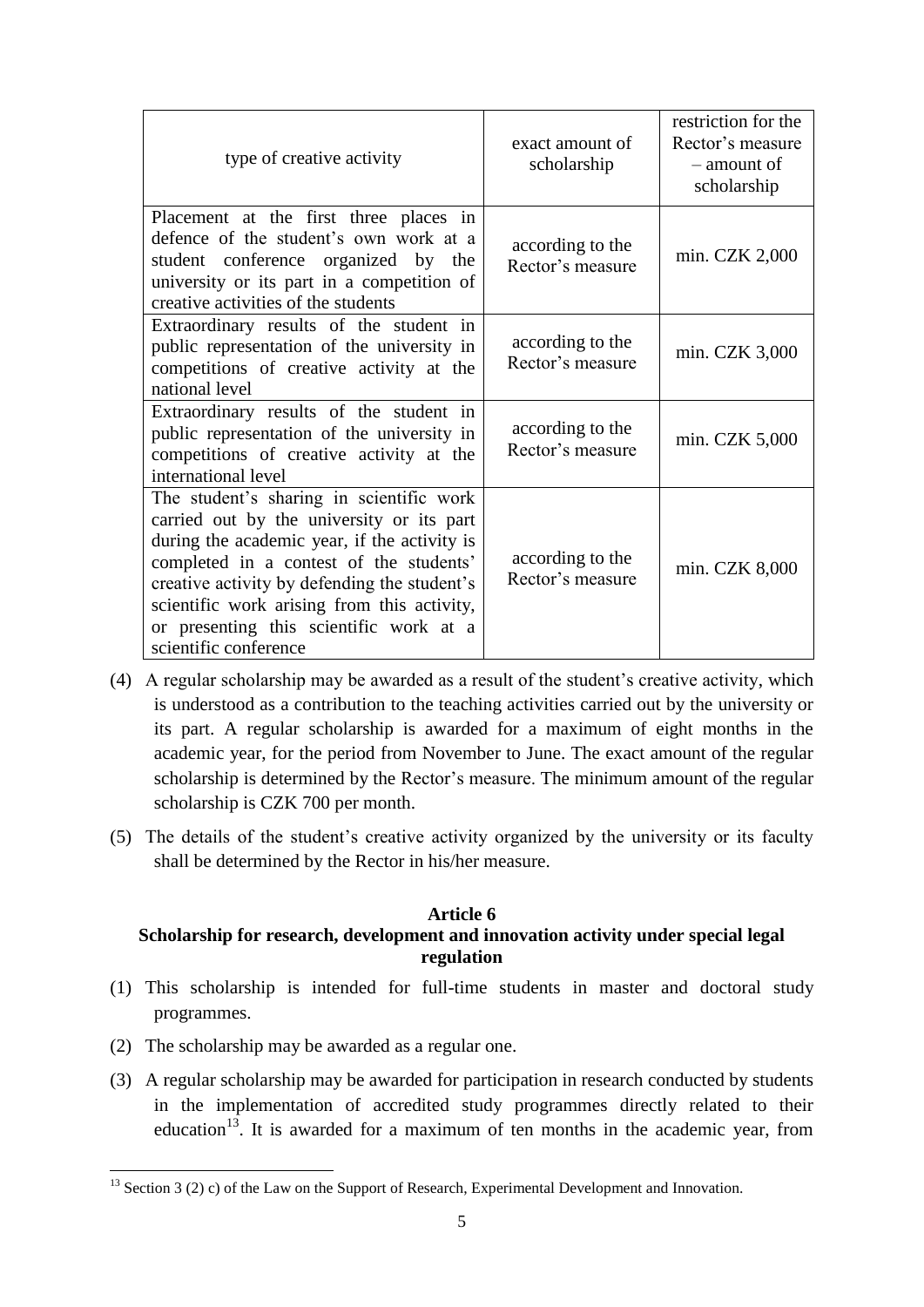September to June. The exact amount of regular scholarship is determined by the Rector's measure. The minimum amount of the scholarship is CZK 1,500 per month for students of master programmes and CZK 3,000 per months for students of doctoral study programmes.

(4) The details of participation in the research carried out by students in the implementation of accredited study programmes which is directly related to their education, shall be determined by the Rector's measure.

# **Article 7 Scholarship in the event of socio-economic hardship of the student**

- (1) This scholarship is intended for full-time students in bachelor, master and doctoral study programmes.
- (2) The scholarship may be awarded as a regular or one-time grant.
- (3) A one-time scholarship is awarded at the student's request for social reasons worthy of special consideration. Students are obliged to provide these reasons together with their request for a one-time scholarship. They may be awarded a scholarship no more than twice during their studies, each time up to three times the student's subsistence level determined in accordance with a special legal regulation $14$ .
- (4) A regular scholarship is awarded at the request of a student who fulfils the conditions stipulated by the Higher Education  $Act^{15}$ . The scholarship is awarded in the amount specified by the Higher Education Act<sup>16</sup>. A regular scholarship is awarded for a standard period of study for a period of ten months in the academic year, from September to June. Entitlement to a regular scholarship can only be applied once for a given period of time.

# **Article 8 Scholarship to support accommodation**

- (1) This scholarship is intended for full-time students in bachelor, master and doctoral study programmes.
- (2) The scholarship may be awarded as a regular one.
- (3) A regular scholarship is awarded at the student's request:
	- a) if the student is studying the given grade for the first time or he/she has not fulfilled all the study requirements from the previous semester, and
	- b) if he/she is studying in the first study programme or in a subsequent programme, or has transferred from one study programme to another and his/her previous studies have been recognized; and
	- c) if he/she does not have permanent residence in the district of his/her studies.

 $\overline{a}$ 

<sup>&</sup>lt;sup>14</sup> Section 8 of the Act No. 117/1995, On State Social Support, as amended.

<sup>&</sup>lt;sup>15</sup> Section 91 (3) of the Higher Education Act.

<sup>&</sup>lt;sup>16</sup> Section 91 (3) of the Higher Education Act.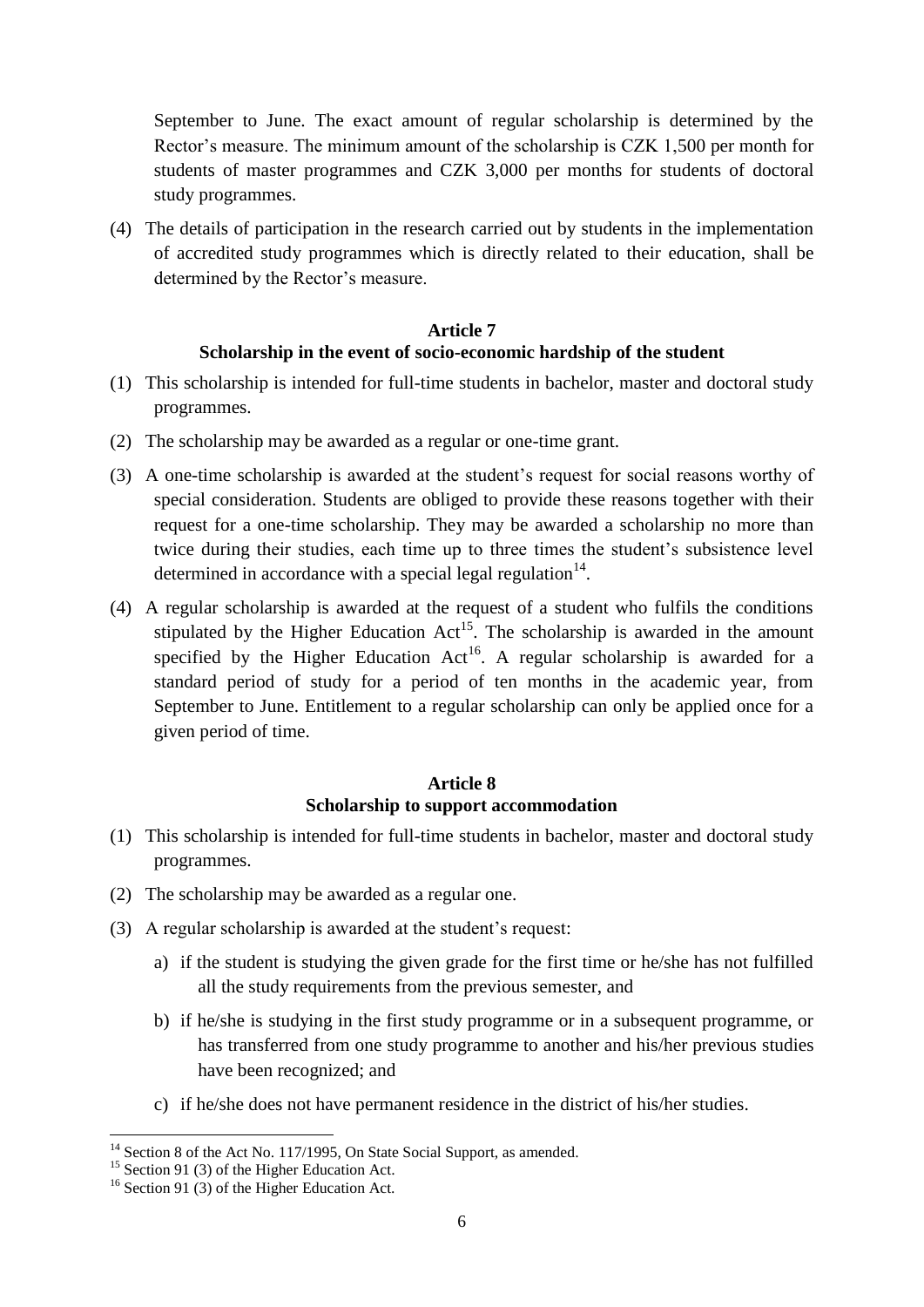(4) A regular scholarship is awarded for a standard period of study of ten months in the academic year, for the period from October to July. Entitlement to a regular scholarship can only be applied once for a given period of time. In the case of parallel study in two or more study programmes, the scholarship is awarded only once. The exact amount of the regular scholarship is determined by the Rector's measure, the maximum amount of the scholarship being CZK 1,000 per month.

# **Article 9 Scholarships in cases of special consideration**

- (1) This scholarship is intended for full-time students in bachelor and master study programmes.
- (2) The scholarship may be awarded as a regular or one-time grant.
- (3) A one-time scholarship may be awarded:
	- a) if the student has achieved exceptional results in socially beneficial activities carried out beyond his/her study duties,
	- b) if the student has achieved exceptional results in sport competitions and publically represented the university beyond his/her study duties,
	- c) if the student publically represented the university in cultural and social events beyond his/her study duties, or
	- d) for other reasons worthy of special consideration.
- (4) The exact amount of the one-time scholarship shall be determined by the Rector's measure, the minimum scholarship being CZK 5,000.
- (5) A regular scholarship is awarded to a student for his/her long-term participation in activities undertaken for the benefit of the university. The scholarship is awarded for a maximum of ten months in the academic year, for the period September to June. The scholarship can only be awarded once in a given period of time. The exact amount of the scholarship shall be determined by the Rector's measure, the minimum amount of the scholarship being CZK 1,000 per month.

#### **Article 10 Scholarship to support abroad studies**

- (1) This scholarship is intended for full-time students in bachelor, master and doctoral study programmes. The scholarship under paragraph 3 b) of this article may also be awarded to students of combined study in bachelor, master and doctoral study programmes.
- (2) The scholarship may be awarded as a one-time grant.
- (3) A one-time scholarship may be awarded at the request of a student who, as part of fulfilling his/her study duties, has been sent:
	- a) to present the results of study and scientific activities abroad or to practice abroad. The scholarship can be awarded up to a maximum of the sum of the expected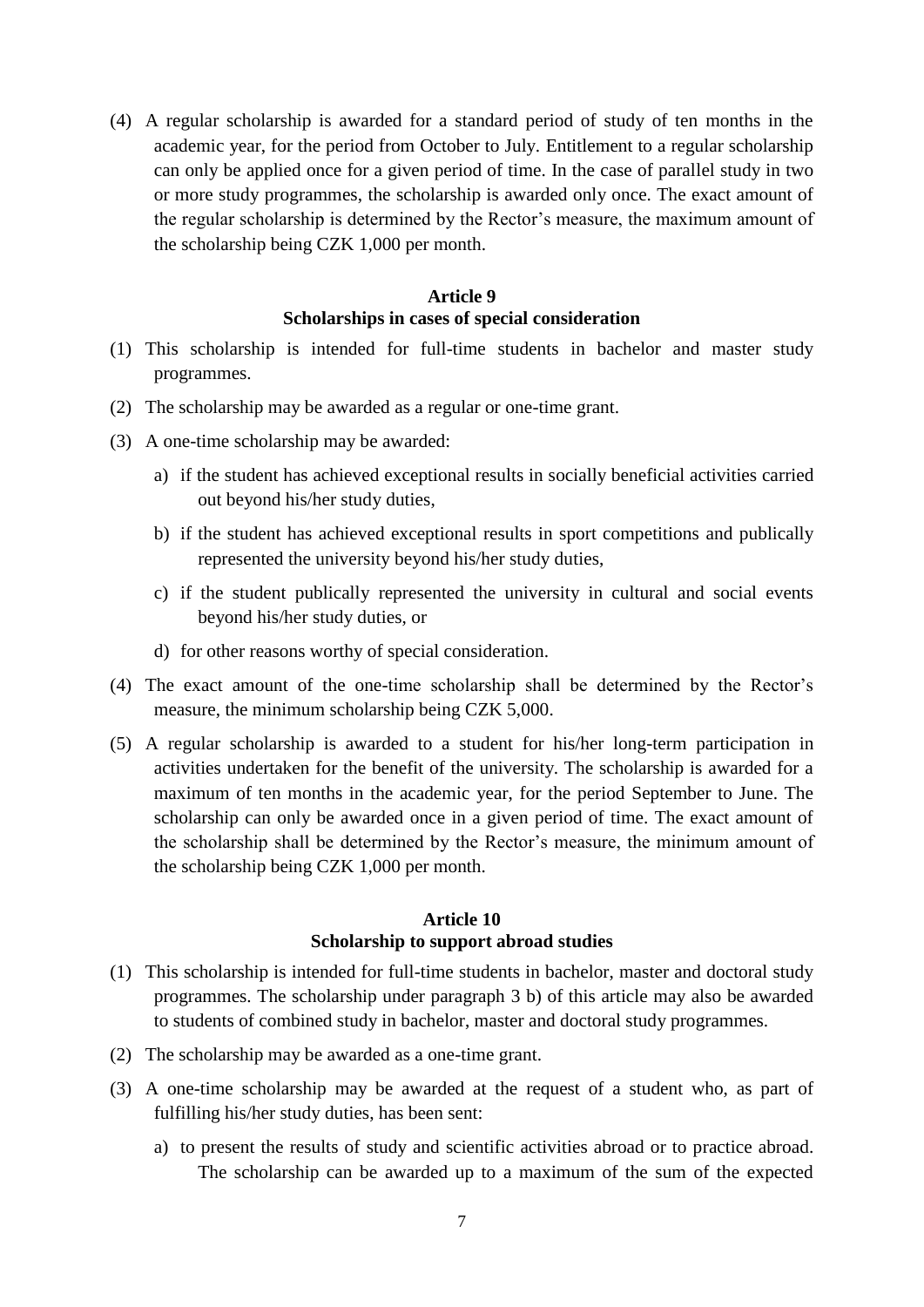travel expenses, accommodation expenses, increased food expenses and necessary additional expenses (hereinafter referred to as "travel expenses"); the student shall ask for the scholarship before the commencement of his/her stint.

- b) for a study or working stint abroad under the ERASMUS+ programme<sup>17</sup>. The scholarship can be awarded up to the level of the actual increased costs of living related to the abroad stint, if these costs have been well documented and justified by the student. If other financial support was paid or could have been paid to the student in connection with his/her foreign stint, the one-time scholarship can be awarded only up to the amount of the difference between the financial support and the actually incurred increased living costs.
- (4) In the assessment of the travel expenses referred to in paragraph 3 (a) a special legal regulation shall be applied as appropriate<sup>18</sup>; these do not include travel expenses to visit a family member. Increased living costs include travel expenses to the place of residence and back, travel expenses at the palace of the stint abroad incurred by study duties, expenses related to accommodation abroad, and increased food expenses. Further conditions for the selection of university students for participation in the exchange programme shall be determined by the Rector's measure.

# **Article 11 Scholarship to support studies in the Czech Republic**

- (1) This scholarship is intended for full-time students in bachelor, master and doctoral study programmes.
- (2) The scholarship may be awarded as a one-time grant.
- (3) A one-time scholarship may be awarded at the request of the student who has been sent to present the results of his/her creative activity or practice outside the municipality in which he/she is studying. The scholarship is paid up to the sum of the expected travel expenses; the scholarship is to be requested by the student before the commencement of the trip.
- (4) As appropriate, a special legal regulation<sup>19</sup> shall be applied when assessing travel expenses pursuant to paragraph 3; these do not include travel expenses to visit a family member.

# **Article 12 Scholarship for students of doctoral study programmes**

- (1) This scholarship is intended for full-time students in doctoral study programmes.
- (2) The scholarship may be awarded as a regular one.

<sup>&</sup>lt;sup>17</sup> Regulation of the EU Parliament and Council No. 1288/2013 of 11 December 2013 establishing the Erasmus+ programme of the EU for education, practical training, youth and sports, and abolishing Decisions No. 1719/2006/ES, No. 1720/2006/ES and No. 1298/2008/ES.

<sup>&</sup>lt;sup>18</sup> Section 156 et seq. Act No. 262/2006, labour Code, as amended.

 $19$  Section 156 et seq. Act No. 262/2006, labour Code, as amended.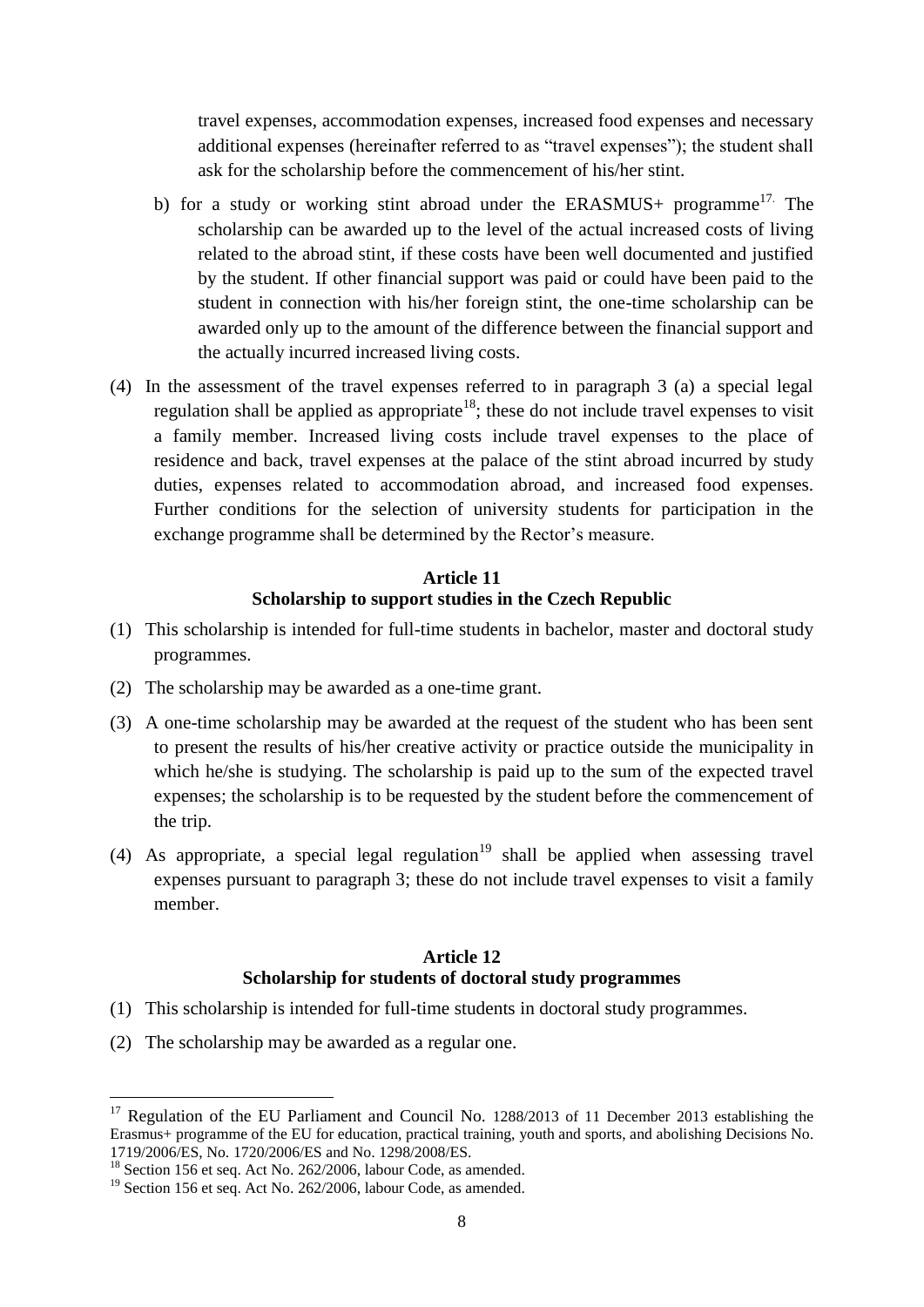(3) A regular scholarship is awarded to the student from the first day of the calendar month in which he/she was enrolled in the doctoral study programme. The scholarship is awarded for a standard period of study of twelve months in the academic year. The exact amount of the regular scholarship shall be determined by the Rector's measure, the minimum amount of the scholarship being CZK 9,000 per month.

#### **Article 13**

#### **Proceedings in the matter of awarding, reducing or withdrawing scholarships**

- (1) The decision on awarding, reducing or withdrawing of a scholarship shall be governed by the Code of Administrative Procedure<sup>20</sup> with the derogations provided for by the Higher Education Act and by this regulation.
- (2) At the first stage of the administrative procedure for awarding, reducing or withdrawing of the scholarship, the decision shall be made by:
	- a) the Dean, in the case of a student enrolled in the Faculty, for awarding, reduction or withdrawal of the scholarship pursuant to Articles 4, 5, 6, 8 and 12 of this regulation,
	- b) the Rector, in other instances.
- (3) At the first level, the scholarship pursuant to Articles 5 and 6 of this regulation may be awarded by the Dean of the Faculty which carries out the relevant study programme and in which the student is not enrolled.
- (4) The procedures for awarding a scholarship pursuant to Articles 7, 8, 10 and 11 of this regulation may be initiated at the request of the student or ex officio. Other proceedings with respect to the awarding, reduction or withdrawal of the scholarship shall be initiated ex officio.
- (5) The procedure for the withdrawal of the scholarship shall be initiated principally:
	- a) if the student ceases to be eligible for the scholarship,
	- b) if it emerges that the scholarship has been awarded on the basis of false, incomplete or distorted information,
	- c) if the student immediately provides notification of facts which may affect the scholarship or its amount, or
	- d) if the student is penalized for a disciplinary offense under the Higher Education  $Act^{21}$ , in the event of a scholarship for excellent study results.
- (6) Scholarships are awarded in CZK.
- (7) The scholarship shall not be awarded if six months or more have elapsed since the time when the scholarship could have been awarded for the first time.

 $20$  Act No. 500/2004, the Administrative Code, as amended.

<sup>&</sup>lt;sup>21</sup> Section 65 (1) of the Higher Education Act.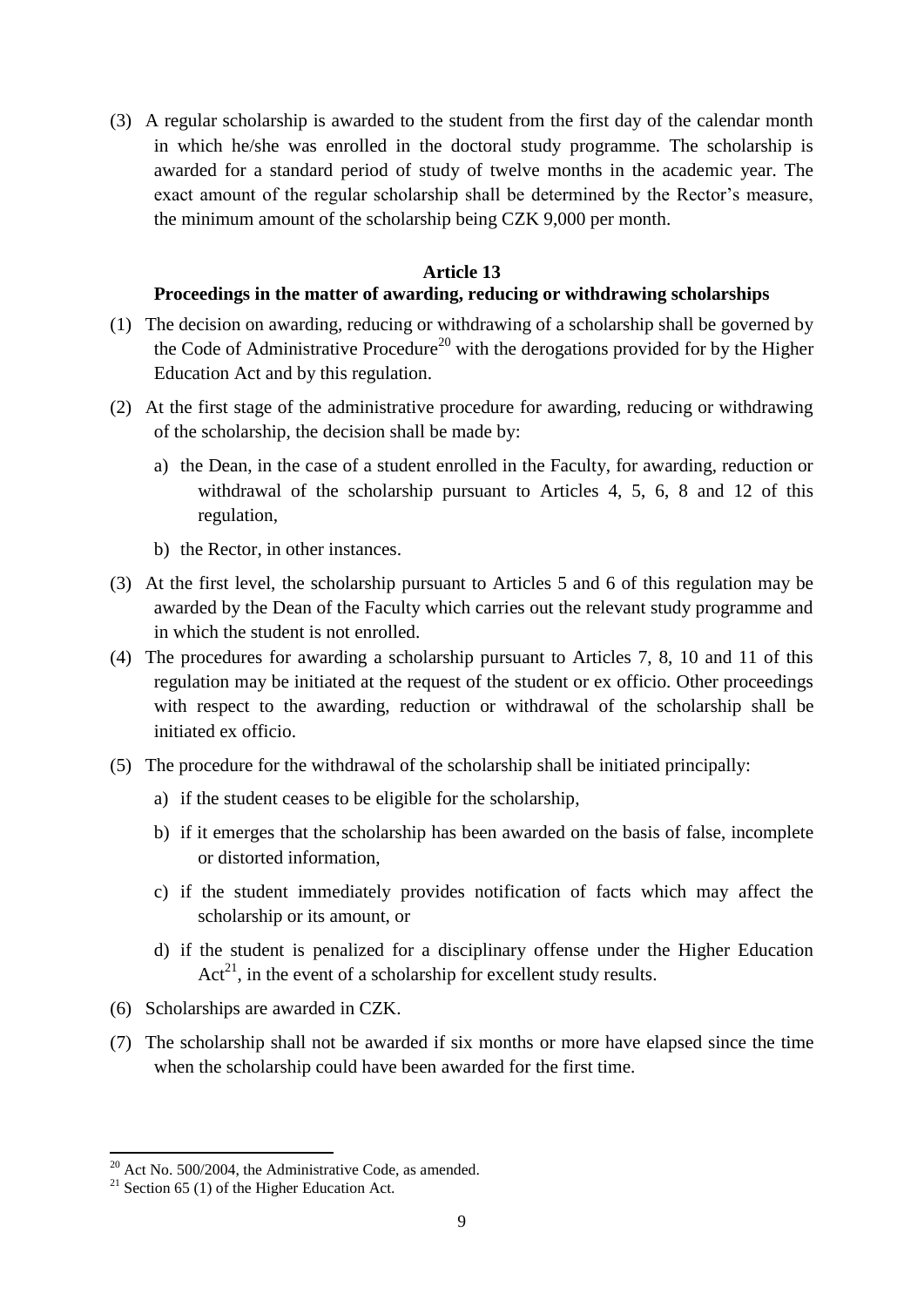#### **Article 14 Payment of scholarships**

- (1) Regular scholarships are paid in reverse.
- (2) If the student meets the conditions for awarding a regular scholarship for only part of the calendar month, the amount of the scholarship shall be proportional to the number of days during which he/she met the conditions.
- (3) The awarded scholarship shall be paid by non-cash transfer to the student's account, kept in CZK at a branch of a monetary institution in the territory of the Czech Republic, or in cash.
- (4) In the event of an unauthorised payment of the scholarship, the student is obliged to return the paid scholarship or part thereof.
- (5) If a condition regarding the standard period of study is required for the award of a scholarship, this period is counted from the first day of the academic year in which the applicant enrolled.

#### **Article 15 Common provisions**

- (1) The student shall immediately notify the person who decided on awarding the scholarship about all facts that can affect the scholarship or its amount.
- (2) Awarding scholarships to foreign students who study at the university under an international contract are determined by this contract.

#### **Article 16 Granting an exception**

The Rector is authorized to grant, on written request, an exemption form the provisions of this regulation, if the exemption is not to the detriment of the student. The procedure for deciding on this matter is governed by the Administrative Procedure Code.

#### **Article 17 Transitional and final provisions**

- (1) Proceedings concerning awarding, reducing or withdrawal of scholarships initiated before the date of effect of this regulation shall be completed under the existing regulation.
- (2) The payment of scholarships awarded prior to the effective day of this regulation shall be completed under the existing regulation.
- (3) The Scholarship Regulations for Students of the University of Defence, 19 March 2009, as amended, are abolished.
- (4) This regulation was approved by the Academic Senate of the University on 13 June 2017.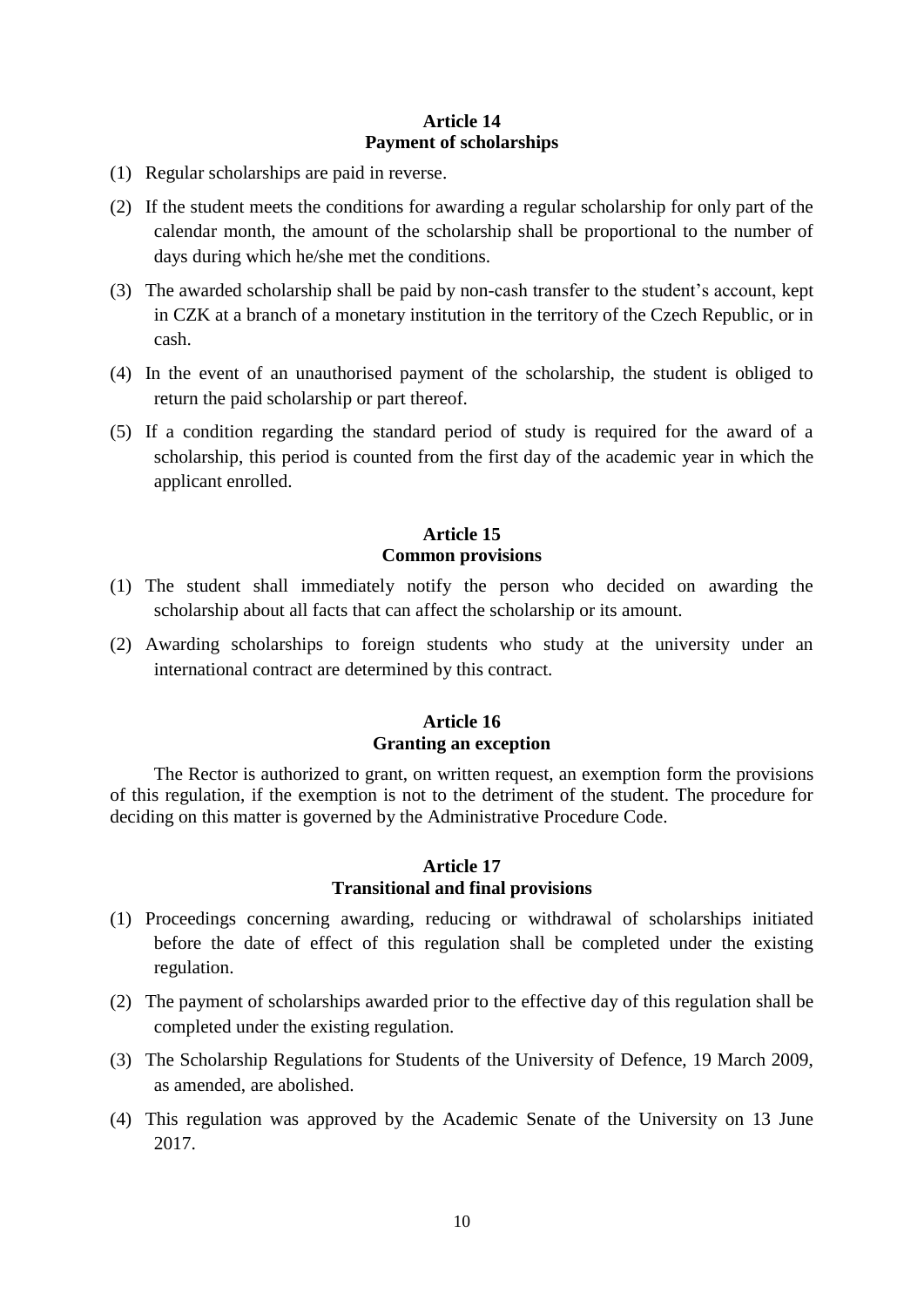(5) This regulation becomes effective on the date of registration by the Ministry of Defence $^{22}$ .

signed signed signed

Chairman of the Academic Senate of the University

prof. MUDr. Jiří KASSA, CSc. brig. gen. prof. Ing. Bohuslav PŘIKRYL, Ph.D. Rector

l

 $22$  Section 95 (8) a) of the Higher Education Act.